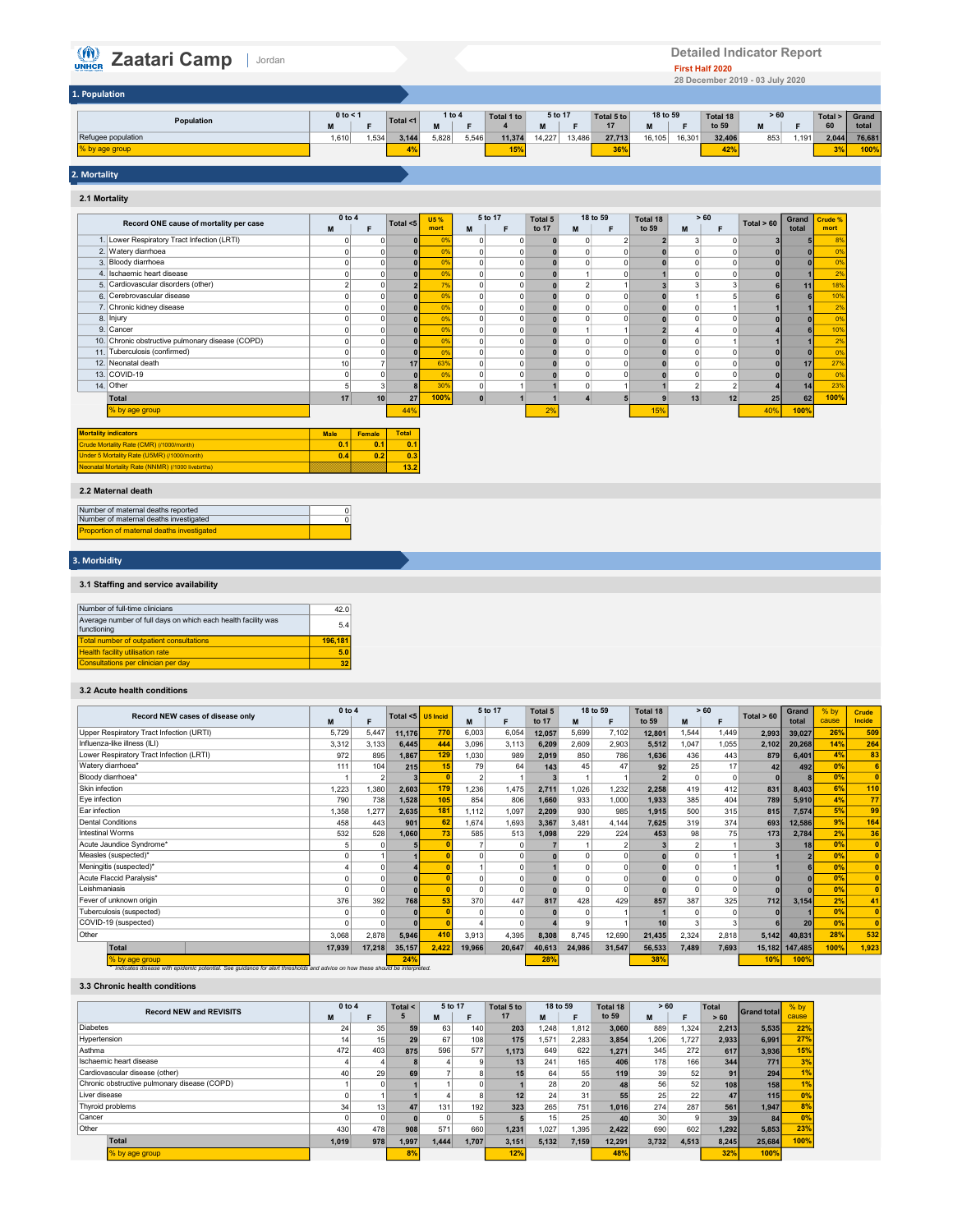#### 3.4 Mental health

|    |                                                                    | 0 to 4 | Total $\leq$ | 5 to 17 |     | Total 5 to | 18 to 59 |       | Total 18 | > 60 |    | Total | <b>Grand total</b> | $%$ by |
|----|--------------------------------------------------------------------|--------|--------------|---------|-----|------------|----------|-------|----------|------|----|-------|--------------------|--------|
|    |                                                                    | M      |              | M       |     | 17         | М        |       | to 59    | M    |    | >60   |                    | cause  |
|    | Epilepsy / seizures                                                |        |              | 181     | 172 | 353        | 630      | 431   | 1.061    |      |    |       | 1,425              | 28%    |
|    | 2. Alcohol and other substance use disorder                        |        |              |         |     |            |          |       |          |      |    |       |                    | 0%     |
|    | 3. Psychotic disorder (including mania)                            |        |              | 37      | 29  | 66         | 704      | 360   | 1.064    |      |    |       | 1,136              | 22%    |
|    | 4. Intellecutal disability                                         |        |              | 70      | 121 | 191        | 231      | 86    | 317      |      |    |       | 508                | 10%    |
| 5. | Severe emotional disorder, including moderate-severe<br>depression |        |              |         | 26  | 39         | 886      | 974   | 1.860    |      |    |       | 1.899              | 37%    |
|    | 6. Medically unexplained somatic complaint                         |        |              |         |     |            |          |       |          |      |    |       |                    | 0%     |
|    | Other psychological complaints                                     |        |              | 49      | 27  | 76         | 21       | 36    | 57       |      |    |       | 143                | 3%     |
|    | Total                                                              |        | 13           | 350     | 375 | 725        | 2.473    | 1.888 | 4,361    |      | 12 | 14    | 5,113              | 100%   |
|    | % by age group                                                     |        | 0%           |         |     | 14%        |          |       | 85%      |      |    | 0%    | 100%               |        |

## 3.5 Injuries

|                                          |     | 0 to 4<br>Total < |     | 5 to 17 |     | Total 5 to |          | 18 to 59 |       | > 60 |     | Total | <b>Grand total</b> | % by  |
|------------------------------------------|-----|-------------------|-----|---------|-----|------------|----------|----------|-------|------|-----|-------|--------------------|-------|
|                                          | M   |                   |     | м       |     | 17         | M        | Е        | to 59 | M    |     | >60   |                    | cause |
| Bites (all causes)                       |     |                   |     |         |     |            |          |          |       |      |     |       | 13 <sub>1</sub>    | 0%    |
| 2. Injury (war related)                  | 42  | 41                | 83  | 37      | 31  | 68         | $\Omega$ |          |       |      |     |       | 151                | 3%    |
| 3. Injury (Burns)                        | 162 | 131               | 293 | 227     | 218 | 445        | 164      | 207      | 371   | 129  | 107 | 236   | 1,345              | 27%   |
| 4. Assault (with weapon non-war related) |     |                   |     |         |     |            |          |          |       |      |     |       |                    | 0%    |
| Other                                    | 335 | 281               | 616 | 561     | 435 | 996        | 736      | 651      | 1,387 | 266  | 230 | 496   | 3,495              | 70%   |
| Total                                    | 540 | 454               | 994 | 832     | 686 | 1,518      | 903      | 858      | 1,761 | 396  | 337 | 733   | 5,006              | 100%  |
| % by age group                           |     |                   | 20% |         |     | 30%        |          |          | 35%   |      |     | 15%   | 100%               |       |

#### 3.6 Reproductive Tract Infections

|                         | < 18 |       | Total $\leq$ |                | $\geq 18$ | Total $\geq 18$ | Grand | % by  |
|-------------------------|------|-------|--------------|----------------|-----------|-----------------|-------|-------|
|                         | M    | F     | 18           | M              | F         |                 | total | cause |
| 1. Vaginal discharge    | o١   | 484   | 484          | 8              | 2.814     | 2,822           | 3.306 | 39%   |
| 2. Urethral discharge   |      | 0     |              | $\mathbf{0}$   | 0         | $\mathbf{0}$    |       | 0%    |
| 3. Genital ulcer        |      | 0     |              | $\overline{0}$ | 3         | $\mathbf{a}$    |       | 0%    |
| 3. Lower abdominal pain |      | 226   | 226          | $\overline{0}$ | 1.330     | 1,330           | 1,556 | 18%   |
| Other                   |      | 332   | 332          | 49             | 3,281     | 3,330           | 3,662 | 43%   |
| <b>Total</b>            |      | 1.042 | 1.042        | 57             | 7,428     | 7,485           | 8,527 | 100%  |
| % by age group          |      |       | 12%          |                |           | 88%             | 100%  |       |
|                         |      |       |              |                |           |                 |       |       |

# 4. In-patient Department

# 4.1 In-patient Department Activities

|                                         |              |    | 0 to 4<br>Total < |    | 5 to 17 |     | Total 5 to | 18 to 59 |       | Total 18 | > 60      |    | Total | <b>Grand total</b> |
|-----------------------------------------|--------------|----|-------------------|----|---------|-----|------------|----------|-------|----------|-----------|----|-------|--------------------|
|                                         |              | M  |                   | 5  | M       |     | 17         | M        |       | to 59    | M         |    | > 60  |                    |
| Number at beginning of reporting period |              |    |                   |    |         |     |            |          |       |          |           |    |       |                    |
| Total admissions                        |              | 19 | 16                | 35 |         | 127 | 131        | 88       | .265  | 1.353    | <b>26</b> | 17 | 43    | 1,562              |
|                                         | authorized   | 19 | 14                | 33 |         | 80  | 84         | 88       | 777   | 865      | 26        | 18 | 44    | 1,026              |
| Number of exits                         | unauthorized |    | 0                 |    |         |     |            |          |       |          |           |    |       |                    |
|                                         | death        |    | 0                 |    |         |     |            |          |       |          |           |    |       |                    |
|                                         | referral     |    |                   |    | 12      | 57  | 69         | 18       | 520   | 538      |           |    |       | 623                |
| <b>Total exits</b>                      |              | 22 | 20                | 42 | 16      | 137 | 153        | 106      | 1.300 | 1.406    | 30        | 21 | 51    | 1,652              |
| Deaths within 24 hours                  |              |    | 0                 |    |         |     |            |          |       |          | $\Omega$  |    |       |                    |

| Number of days in reporting period                | 189   |
|---------------------------------------------------|-------|
| Number of beds                                    | 22    |
| Sum number of days stay for authorised discharges | 1.416 |
| Proportion of < 5 IPD deaths within 24 hours      |       |
| <b>Average length of stay (days)</b>              | 1.4   |
| <b>Bed occupancy</b>                              | 52%   |
| Hospitalisation rate (/1000/month)                | 3.3   |

# 4.2 In-patient Admissions and Deaths

|                             | 0 to 4 |               | U <sub>5</sub> CFR | 5 to 17 |               | 5-17 CFR |       | 18 to 59      | 18-59      | > 60 |                | <b>Total</b>    | <b>Total</b> | Crude      |
|-----------------------------|--------|---------------|--------------------|---------|---------------|----------|-------|---------------|------------|------|----------------|-----------------|--------------|------------|
|                             | Adm    | <b>Deaths</b> |                    | Adm     | <b>Deaths</b> |          | Adm   | <b>Deaths</b> | <b>CFR</b> | Adm  | <b>Deaths</b>  | adm             | deaths       | <b>CFR</b> |
| Paediatric medicine         | 33     |               | 0%                 |         |               | 0%       |       |               |            |      | $\Omega$       | 35 <sub>1</sub> |              | 0%         |
| 2. General Surgery          |        | ΩI            | 0%                 |         |               | 0%       | 1551  |               | 0%         | 41   | οI             | 206             | ΩI           | 0%         |
| 3. Injury (non-war related) |        |               |                    |         |               |          |       |               |            |      | $\mathbf{0}$   |                 |              |            |
| 4. Internal medicine        |        |               |                    |         |               |          |       |               |            |      | $\Omega$       |                 |              |            |
| 5. Obstetrics               |        |               |                    | 113     |               | 0%       | i.169 |               | 0%         |      | ΩI             | 1,282           |              | 0%         |
| 6. Gynaecology              |        |               |                    |         |               | 0%       | 34    |               | 0%         |      | $\Omega$       | 42              |              | 0%         |
| 7. Other                    |        |               |                    |         |               |          |       |               | 0%         |      |                |                 |              | 0%         |
| <b>Total</b>                | 35     |               | 0%                 | 131     |               | 0%       | 1,359 |               |            |      | $\overline{0}$ | 1,566           |              | 0%         |

# 5. Referral

#### 5.1 Referrals by location

|     |                             | 0 to 4 | Total $\leq$<br>5 | 5 to 17 | Total 5 to<br>17 | 18 to 59 | Total 18<br>to 59 | > 60 | Total | <b>Grand total</b> |
|-----|-----------------------------|--------|-------------------|---------|------------------|----------|-------------------|------|-------|--------------------|
| 11. | <b>MOH Hospital</b>         | 106    | 106               | 55      | 55               | 110      | 110               | 61   | 61    | 332                |
| 2.  | Jordan University Hospital  | 51     | 51                | 27      | $\epsilon$       | 38       | 38                | 6    |       | 122                |
| 3.  | Private affiliated Hospital | 268    | 268               | 302     | 302              | 1.050    | 1,050             | 163  | 163   | 1.783              |
| 14. | Roval Medical Services      |        |                   |         |                  |          |                   |      |       |                    |
| 5.  | Other                       |        |                   |         |                  |          |                   |      |       |                    |

Total No of reffered cases out side the Camp 2,238 т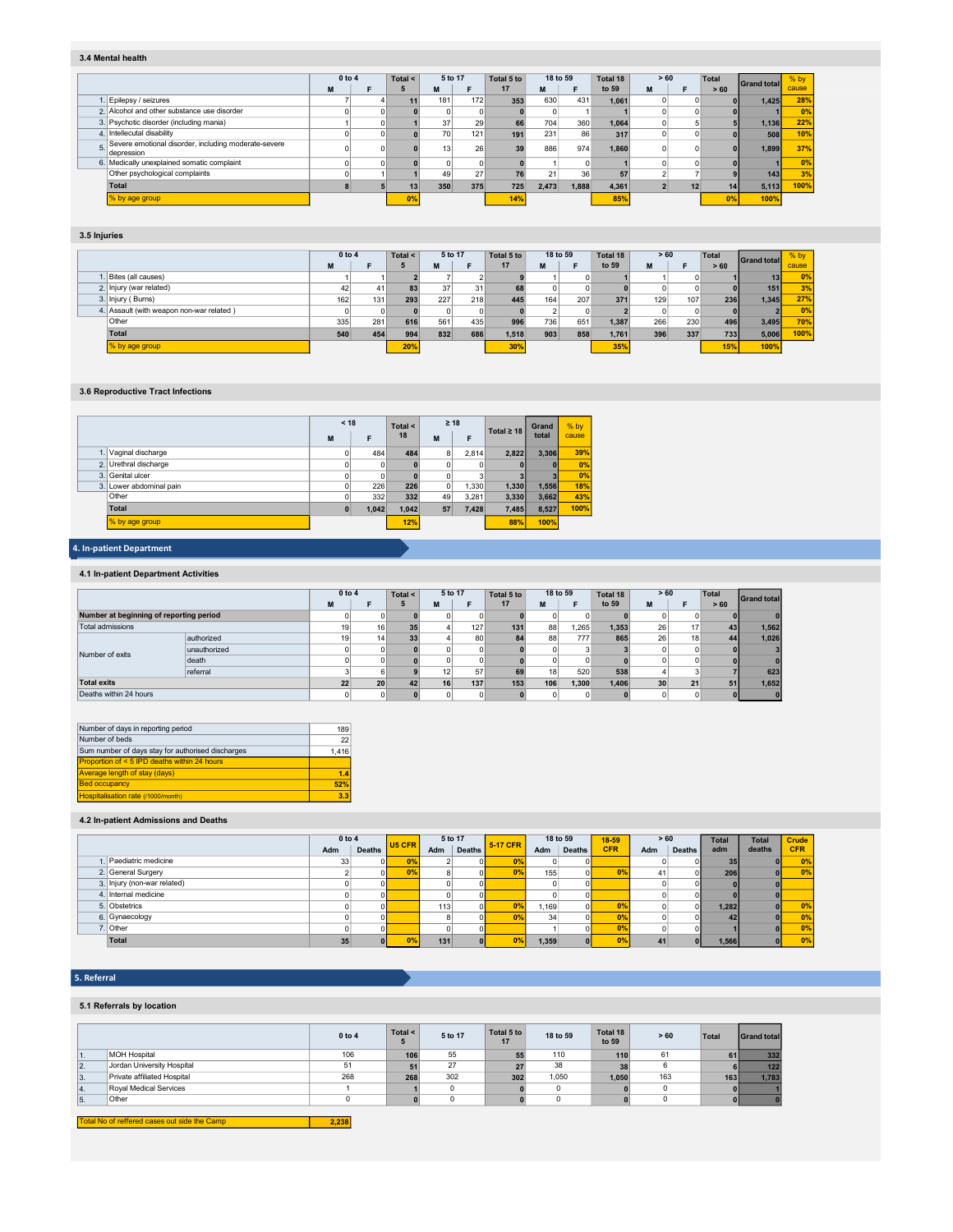# 5.2 Referrals by service

|     |                   | $0$ to 4 | Total $\leq$<br>m | 5 to 17 | Total 5 to<br>17 | 18 to 59 | Total 18<br>to 59 | > 60 | Total | <b>Grand total</b> |
|-----|-------------------|----------|-------------------|---------|------------------|----------|-------------------|------|-------|--------------------|
|     | Paediatrics       | 335      | 335               | 67      | 67               |          |                   |      |       | 402                |
| 2.  | Internal medicine | 32       | 32                | 87      | 87               | 301      | 301               | 180  | 180   | 600                |
| 3.  | Obstetric         | n.       |                   | 58      | 58               | 596      | 596               | 0    |       | 654                |
| 14. | Gynaecological    |          |                   |         |                  | 86       | 86                | 0    |       | 91                 |
| 5.  | Surgical          | 59       | 59                | 167     | 167              | 215      | 215               | 50   | 50    | 491                |
| 6   | Other             |          |                   |         |                  |          |                   |      |       |                    |

## 6. Laboratory

|                                      | Total  |  |
|--------------------------------------|--------|--|
| Number of laboratory tests conducted | 51.021 |  |

# 8. Reproductive Health

#### 8.1 Antenatal care

|                                       | < 18 | $>18$ | Total |
|---------------------------------------|------|-------|-------|
| First antenatal visit < 1st trimester | 378  | 1.471 | 1.849 |
| First antenatal visit > 1st trimester | 87   | 784   | 871   |
|                                       |      |       |       |

#### 68% ANC Indicators Proportion of first time antenatal visits made < 1st trimester

#### 8.2 Antenatal care in facility

|                                                               | $\geq$ 4 ANC visits | 112 | 1.142 | 1.254 |
|---------------------------------------------------------------|---------------------|-----|-------|-------|
| Number of pregnant women at<br>time of delivery who received: | 2 TT doses          | 112 | 1.142 | 1.254 |
|                                                               | anaemia screening   | 112 | 1.142 | 1.254 |
|                                                               |                     |     |       |       |
| Coverage of complete antenatal care                           |                     | 97% |       |       |
| Coverage of antenatal tetanus immunisation                    |                     | 97% |       |       |
| Coverage of anaemia screening in pregnancy                    |                     | 97% |       |       |

## 8.3 Delivery care

|                                                                    | < 18  | $> 18$ | <b>Total</b> |
|--------------------------------------------------------------------|-------|--------|--------------|
| Live births                                                        | 114   | 1.177  | 1.291        |
| Still births                                                       |       |        | $\bf{0}$     |
| Low birth weight $($ < 2500 g)                                     | 0     | 6      | 6            |
| Attended by skilled health worker                                  | 114   | 1.174  | 1.288        |
| Number of obstetric complications treated                          |       | 9      | 10           |
| Number of caesarean sections performed                             | 31    | 430    | 461          |
|                                                                    |       |        |              |
| <b>Delivery Indicators</b>                                         |       |        |              |
| Crude birth rate (/1000 population/ month)                         | 2.8   |        |              |
| Proportion of births attended by skilled health worker (excl. TBA) | 99.8% |        |              |
| Proportion of low birth weight deliveries                          | 0.5%  |        |              |
| Proportion of all births performed by caesarean section            | 36%   |        |              |
| Proportion of obsetric complications treated among girls < 18      | 1%    |        |              |

#### 8.4 Postnatal care

|                                                                    | < 18 | >18   | Total |
|--------------------------------------------------------------------|------|-------|-------|
| At least three PNC visits within 6 weeks                           | 120  | 1.043 | 1.163 |
| <b>Postnatal Indicators</b><br>Coverage of complete postnatal care | 90%  |       |       |

#### 8.5 Family planning

|                                    | <b>New</b> |           | Repeat |             | <b>Total</b> |  |
|------------------------------------|------------|-----------|--------|-------------|--------------|--|
|                                    | < 18       | $\geq 18$ | < 18   | $\geq 18$   |              |  |
| Oral contraceptives                | 42         | 751       | 58     | 2.163       | 3.014        |  |
| <b>Emergency Contaceptive Pill</b> | 0          | 0         | 0      | 0           | $\bf{0}$     |  |
| Injectable (Depo-Provera)          | 3          | 91        | 0      | 169         | 263          |  |
| Implantable (Norplant)             | 0          | 0         | 0      | $\mathbf 0$ | $\mathbf{0}$ |  |
| Intra-Uterine Device (IUD)         |            | 178       | 0      | 29          | 208          |  |
| Condom (Male)                      | 23         | 285       | 25     | 797         | 1,130        |  |
| Other                              | 3          | 102       | 4      | 83          | 192          |  |
|                                    |            |           |        |             |              |  |
|                                    | < 18       | $\geq 18$ |        |             |              |  |

| Family Planning Counseling* | 412 6.434 |
|-----------------------------|-----------|
|                             |           |

## 8.6 Sexual and gender-based violence

|                                                                                                           | < 18 |   |          | $\geq 18$ | <b>Total</b> |
|-----------------------------------------------------------------------------------------------------------|------|---|----------|-----------|--------------|
|                                                                                                           | M    |   | м        |           |              |
| Total no rape survivors seen                                                                              |      |   |          |           |              |
| No. of rape survivors examined within 72 hours                                                            |      |   |          |           |              |
| No. of rape survivors examined within 72 -120 hours                                                       |      |   |          |           |              |
| No. of rape survivors examined within 120 hrs - 2 weeks                                                   |      |   |          |           |              |
| No. of rape survivors examined after 2 weeks                                                              |      |   |          |           |              |
| No of rape survivors given PEP within 72 hours                                                            |      |   |          |           |              |
| No of female rape survivors given ECP within 120 hours                                                    |      |   |          |           |              |
| No of rape survivors given STI presumptive treatment within 2 weeks                                       |      |   |          | 0         |              |
| No. cases of trauma in health centre due to domestic violence                                             |      | 3 | $\Omega$ |           |              |
| ECP = Emergency Contraceptive Pill; PEP = Post-exposure Prophylaxis; STI = Sexually Transmitted Infection |      |   |          |           |              |